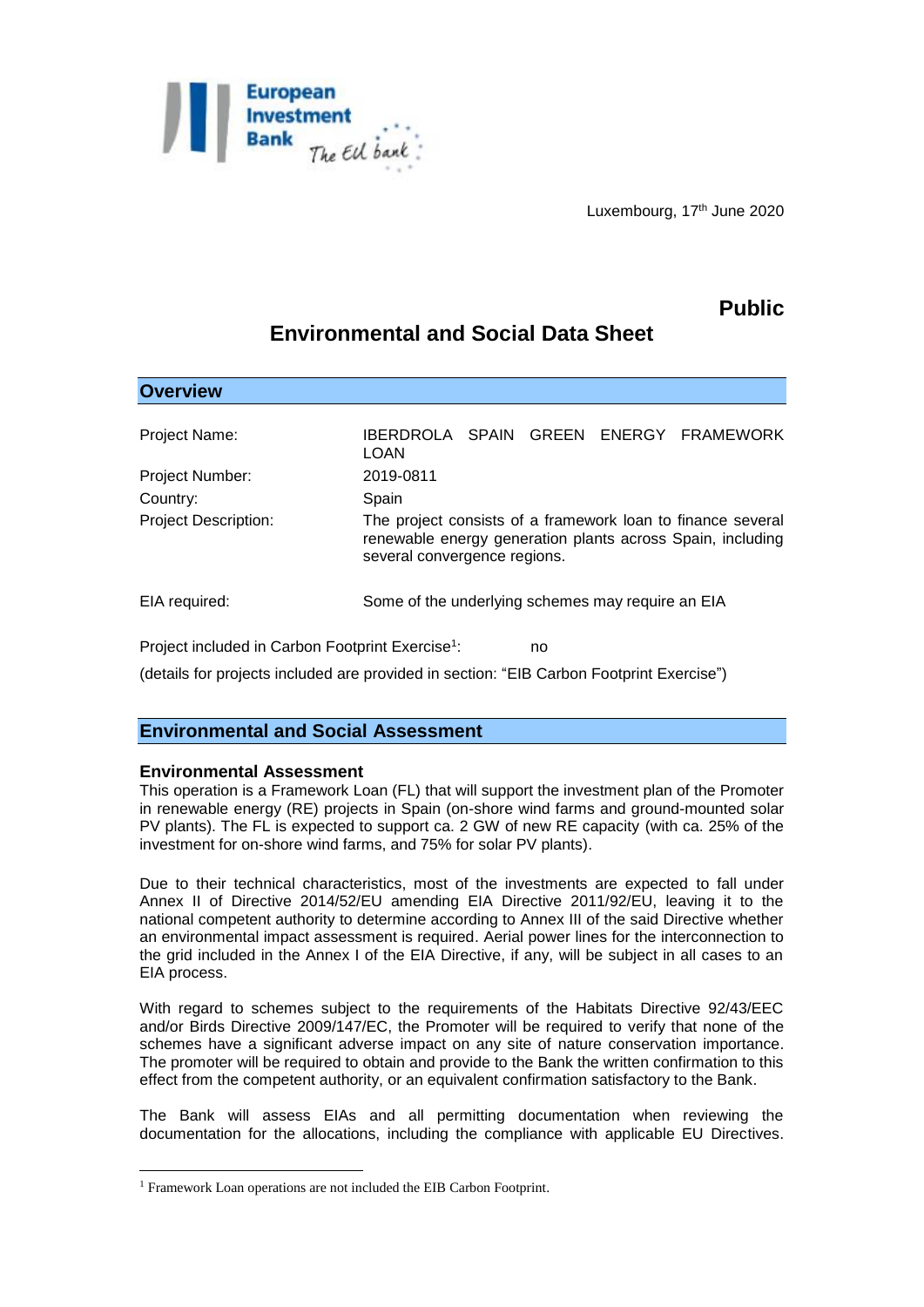

#### Luxembourg, 17th June 2020

Whenever an EIA process is required, the environmental impact study (EIS) and the nontechnical summary of the EIS report will be provided in copy to the Bank prior to the Bank's approval of the allocation, and will be published.

The Promoter is known to the Bank from previous operations and has sufficient E&S capacity to implement the project, having experience in the construction, acquisition and operation of a large portfolio of power plants, with a combined installed capacity of about 47 GW globally and 26 GW is in Spain, of which ca 16 GW is renewable. The Promoter has a solid organisational structure and is also ISO 14001 and OSHAS 18001 certified.

Appraisal of schemes together with the FL

The allocation to the five projects below has been preliminary assessed together with the FL:

| <b>Project</b> | <b>Region</b>         | Type               | <b>Size</b>    | <b>MW</b> | <b>Closest Natura 2000 sites</b>                                                                                                        |
|----------------|-----------------------|--------------------|----------------|-----------|-----------------------------------------------------------------------------------------------------------------------------------------|
| Capiechamartín | Asturias              | <b>WIND</b>        | 13<br>turbines | 34.1      | Penarronda-Barayo at 10km (SCI ES0000317 / SPA<br>ES0000317), Río Negro at 3.5km (SCI ES1200026)<br>and Rio Esva at 2km (SCI ES1200027) |
| Fuenteblanca   | Castilla y<br>León    | <b>WIND</b>        | 3<br>turbines  | 10.4      | Riberas de Rio Arlazon y afluentes at 2km (SCI<br>ES4120072)                                                                            |
| Teruel         | Aragón                | <b>SOLAR</b><br>PV | 66 ha          | 50.0      | Valdemeson-Azail<br>(SCI<br>$0.2$ km<br>Barranco de<br>at<br>ES2420092).<br>Salada de Azaila at 2.5km<br>(SCI<br>ES2420093)             |
| Andévalo       | Andalucía             | <b>SOLAR</b><br>PV | 90 ha          | 50.0      | Andévalo Occidental at 7km (SCI ES6150010)                                                                                              |
| Barcience      | Castilla-La<br>Mancha | <b>SOLAR</b><br>PV | 76 ha          | 50.0      | de<br>del<br>estaparia<br>la<br>derecha<br>margen<br>Area<br>Guadarrama at 1.5 km (SPA ES00004352)                                      |

All these projects are included in Annex II of the EIA Directive (2011/92/EU or EIA directive 2014/52/EU depending on their screening date). All projects required a full EIA, including public consultation. They have received the necessary environmental consents.

The Capiechamartin wind project was authorized initially in December 2003 for a configuration of 40.5 MW (27 turbines of 1.5 MW). The environmental studies and the authorization have been updated to accommodate the evolution of the technology, with the last EIS in March 2019 and updated permit in November 2019 (for a configuration using 13 turbines of 3.3 MW.) An additional change is foreseen, with the reduction of the size of the turbine to match the final model that will be installed (13 turbines of 2.65 MW each), with no negative impact on the environment expected. The last EIS included cumulative impact with neighbouring projects, and a one-year avifauna study. The updated permit includes additional mitigation measures and confirms that there will be no significant impacts on Natura 2000 sites. The project will connect to the existing grid through a new 4 km overhead line in 132 kV, which was authorized in June 2006, being part of the common interconnection infrastructure "Eje del Palo" promoted by the local distribution company to evacuate energy of various projects in the area.

The Fuenteblanca wind project was authorized in January 2008 for a size of 30 MW (using 15 turbines of 2 MW). The environmental study has been updated in March 2019 (reducing the number of turbines to three by using larger ones) and the authorization was updated in November 2019 accordingly. The authorization includes the 3km underground connection in 20 kV to the existing substation of the wind farm Las Vinas, belonging to the same promoter.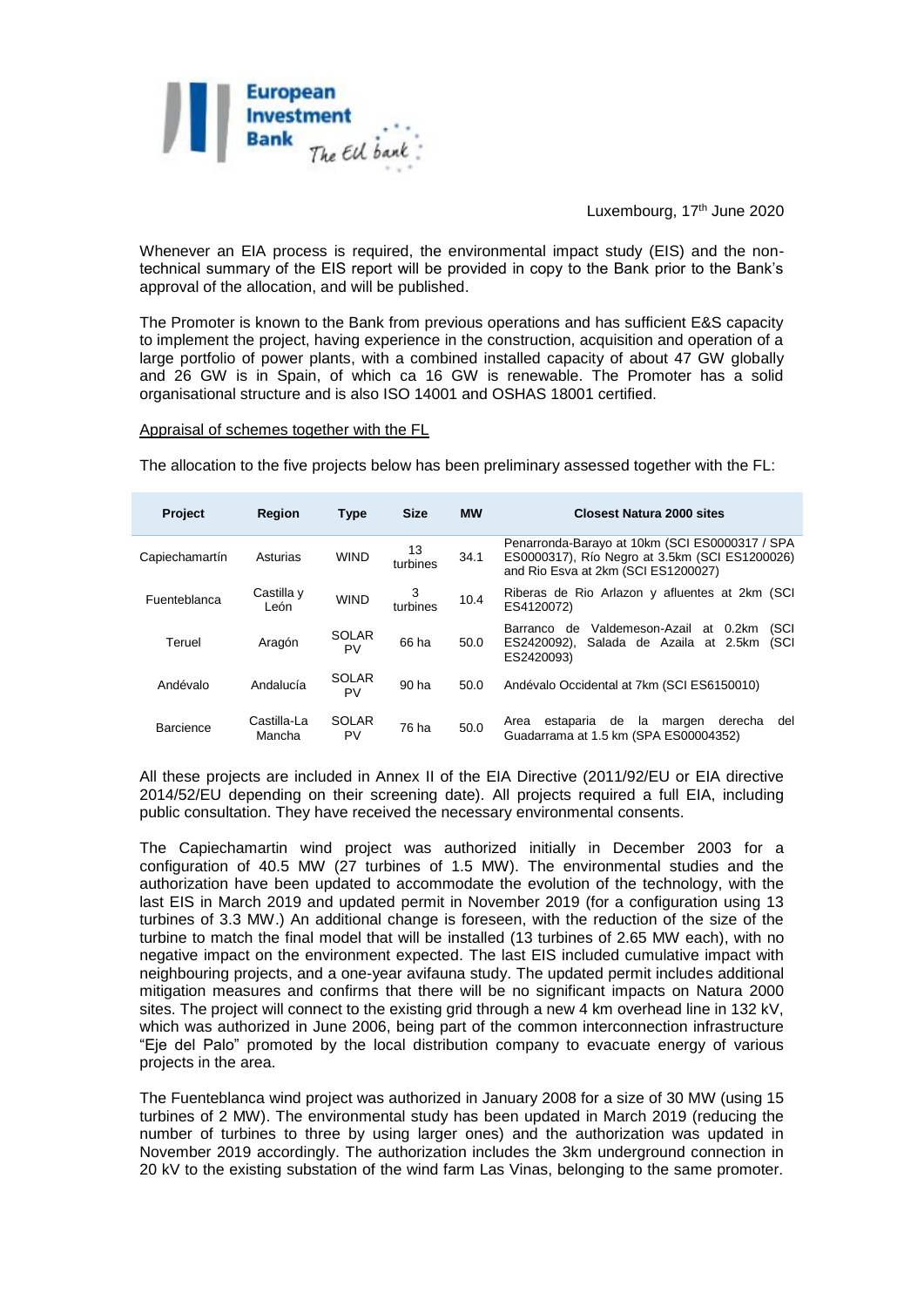

Luxembourg, 17<sup>th</sup> June 2020

The original permit included conditions related to Natura 2000 sites, ensuring that no negative impact is expected for this project.

The Teruel solar PV project was authorized in July 2019, covering both the solar plant and the 3 km transmission line in 132 kV to connect the project to the existing grid substation. The environmental permit includes the confirmation that no negative impacts are expected on Natura 2000 sites.

The Andevalo solar PV project was authorized in February 2019, covering both the plant and the 3km underground line in 30 kV to the nearby substation of the Guzman 1 project, which is under construction. From there, the two projects will evacuate the energy through a 2km aerial line in 66 kV, also under construction, until the substation Puebla, which belongs to the transmission system operator. The substation and the 66 kV line are included in the authorization for the Guzman 1 solar PV plant, which is not part of the Andavalo solar PV and is owned by another promoter. The EIS includes an assessment of the impact on Natura 2000 sites, concluding that no negative impacts are expected, and the permit was issued on that basis.

The Barcience solar PV project was authorized in November 2019, covering both the plant and the 2.5 km overhead line in 132 kV to connect the project to the grid. The permit includes additional mitigation, in particular a five-year monitoring plan for the avifauna, considering the proximity with a Special Protection Area under the Birds Directive. The environmental permit includes the confirmation that no negative impacts are expected on Natura 2000 sites.

The EIA studies included an adequate identification of the individual and cumulative impacts of the projects (such as visual and noise impacts, impacts on biodiversity and ecosystems – mainly loss of habitats for solar PV and collisions and disturbance of avifauna for wind farms, and impact on cultural and archaeological patrimony), the determination of their significance, as well as the measures to avoid, reduce, mitigate and compensate the impacts. All EIA reports included the corresponding "Plan de Vigilancia Ambiental" (Environmental Management Plan), which mentions efforts to minimise disturbance during construction. Specific relevant measures are also included as conditions in the permit.

The authorisation procedure and compliance with EU EIA, Birds and Habitats directives is deemed satisfactory following the Bank's review of individual EIA documentation and environmental permits. No negative impacts on Natura 2000 are expected, as indicated in the EIS and the environmental licences, if the measures foreseen in the environmental management plan (EMP) and the permit are implemented.

Framework Loan operations are not included the EIB Carbon Footprint. However, large allocations under the Framework Loan (i.e. allocations subject to individual appraisal by the Bank) that have GHG emissions above the methodology thresholds will be included. For the annual accounting purposes of the EIB Carbon Footprint, the project emissions from large allocations will be prorated according to the EIB loan allocation amount approved in that year, as a proportion of project cost.

For the five schemes preliminary appraised together with the FL, the total relative effect is a net reduction in CO2 equivalent emissions by 130 kt CO2-e/year, which is estimated based on the avoidance of electricity generation from a combination of existing and new power plants in Spain (75% operating margin and 25% build margin).